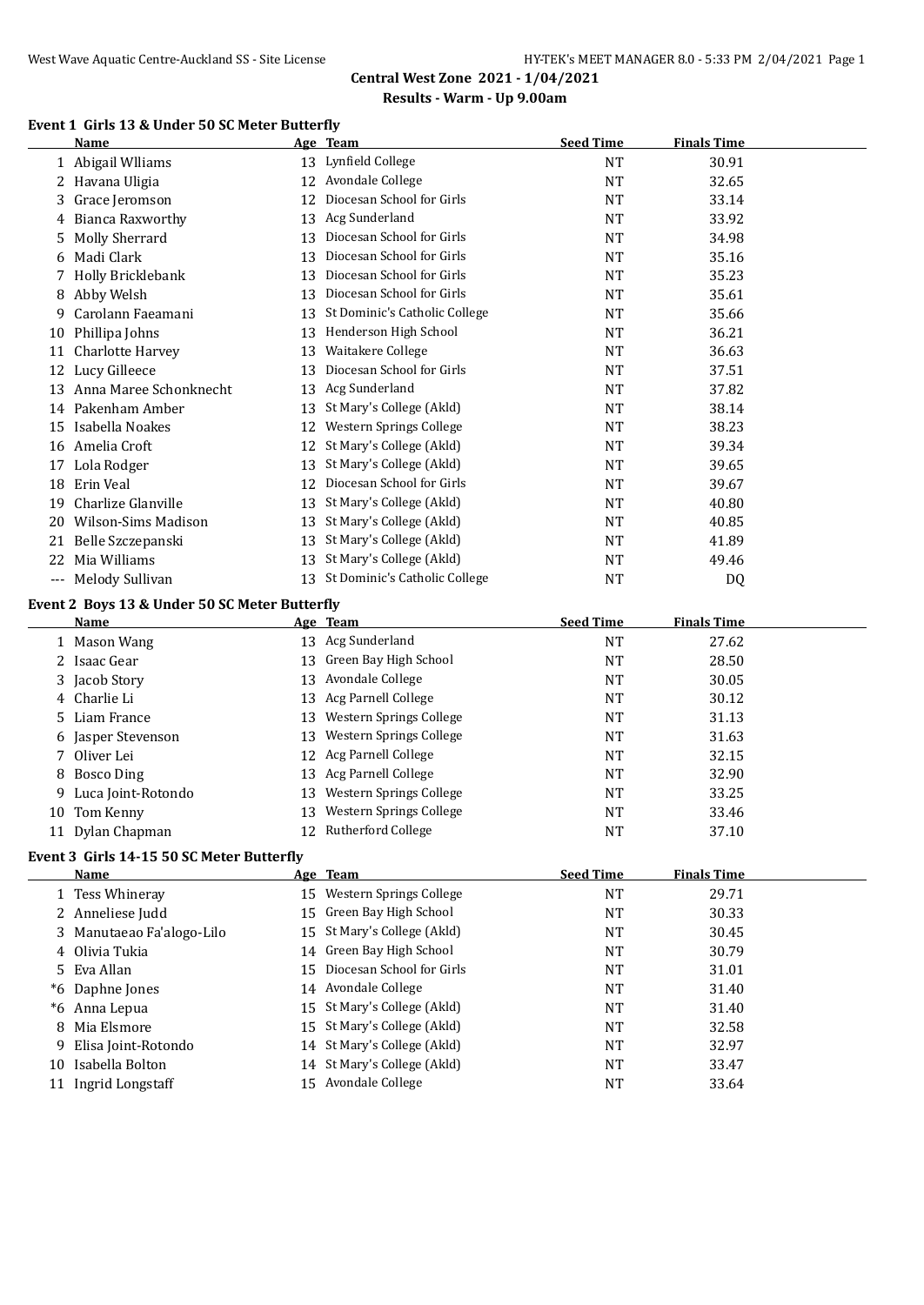#### **(Event 3 Girls 14-15 50 SC Meter Butterfly)**

|    | <b>Name</b>                                                    |    | Age Team                      | <b>Seed Time</b> | <b>Finals Time</b> |  |
|----|----------------------------------------------------------------|----|-------------------------------|------------------|--------------------|--|
|    | 12 Pakenham Ariel                                              |    | 15 St Mary's College (Akld)   | <b>NT</b>        | 33.76              |  |
|    | 13 Annabel Patterson                                           |    | 14 St Mary's College (Akld)   | <b>NT</b>        | 34.19              |  |
|    | 14 Bella Van Kan                                               |    | 14 Waitakere College          | <b>NT</b>        | 34.20              |  |
|    | 15 Hereata Crosswell                                           |    | 14 Western Springs College    | <b>NT</b>        | 34.42              |  |
|    | 16 Peta Clark                                                  |    | 15 Diocesan School for Girls  | NT               | 35.40              |  |
|    | 17 Molly Rodger                                                |    | 15 St Mary's College (Akld)   | NT               | 36.13              |  |
|    | 18 Olivia Stairmand                                            |    | 15 Avondale College           | NT               | 36.64              |  |
|    | 19 Abigail Sharp                                               |    | 14 Western Springs College    | NT               | 37.28              |  |
|    | 20 Bethany Faresa                                              |    | 14 Avondale College           | NT               | 37.79              |  |
|    | 21 Francesca Walsh                                             |    | 15 Lynfield College           | <b>NT</b>        | 42.72              |  |
|    |                                                                |    |                               |                  |                    |  |
|    | Event 4 Boys 14-15 50 SC Meter Butterfly<br>Name               |    | Age Team                      | <b>Seed Time</b> | <b>Finals Time</b> |  |
|    | 1 Sam Kenny                                                    |    | 15 Western Springs College    | <b>NT</b>        | 27.78              |  |
|    | 2 Kevin Zhang                                                  |    | 14 Lynfield College           | <b>NT</b>        | 28.87              |  |
|    | Sebastian Mara                                                 |    | 15 Green Bay High School      | <b>NT</b>        | 29.01              |  |
| 3  | 4 Clayton Fell                                                 |    | 14 Green Bay High School      |                  | 30.03              |  |
|    |                                                                |    | 15 Western Springs College    | NT               |                    |  |
| 5  | <b>Tobias Beaumont</b>                                         |    | 14 Rutherford College         | NT               | 30.25              |  |
|    | 6 Ocean Michael                                                |    | 15 Lynfield College           | NT               | 30.55              |  |
|    | 7 Bill Li                                                      |    |                               | NT               | 31.94              |  |
|    | Event 5 Girls 16-18 50 SC Meter Butterfly                      |    |                               |                  |                    |  |
|    | Name                                                           |    | Age Team                      | <b>Seed Time</b> | <b>Finals Time</b> |  |
|    | 1 Aimee Crosbie                                                |    | 16 Diocesan School for Girls  | <b>NT</b>        | 29.63              |  |
|    | 2 Lucy McKinnon                                                |    | 17 Diocesan School for Girls  | <b>NT</b>        | 30.90              |  |
|    | 3 Jesse Welsh                                                  |    | 16 Diocesan School for Girls  | NT               | 31.09              |  |
|    | 4 Mea Van Rooyen                                               |    | 16 Acg Parnell College        | NT               | 31.19              |  |
|    | Sophie Shorter-Robinson                                        |    | 17 Diocesan School for Girls  | NT               | 31.23              |  |
|    | 6 Natalie Hull                                                 |    | 17 Diocesan School for Girls  | NT               | 32.01              |  |
|    | 7 Arabella White                                               |    | 17 Diocesan School for Girls  | NT               | 33.93              |  |
| 8  | Nauatea Crosswell                                              |    | 16 Western Springs College    | NT               | 35.23              |  |
| 9. | Charlotte Brown                                                |    | 16 Waitakere College          | NT               | 37.23              |  |
|    | Event 6 Boys 16-18 50 SC Meter Butterfly                       |    |                               |                  |                    |  |
|    | <b>Name</b>                                                    |    | Age Team                      | <b>Seed Time</b> | <b>Finals Time</b> |  |
|    | 1 Shaun Karena                                                 |    | 16 Henderson High School      | NT               | 29.18              |  |
|    | 2 Aurion Mead                                                  |    | 17 Henderson High School      | <b>NT</b>        | 35.34              |  |
|    |                                                                |    |                               |                  |                    |  |
|    | Event 7 Girls 13 & Under 50 SC Meter Backstroke<br><u>Name</u> |    | Age Team                      | <b>Seed Time</b> | <b>Finals Time</b> |  |
|    | 1 Abigail Wlliams                                              |    | 13 Lynfield College           | NT               | 33.67              |  |
|    | 2 Grace Jeromson                                               | 12 | Diocesan School for Girls     | <b>NT</b>        | 34.72              |  |
| 3  | Carolann Faeamani                                              | 13 | St Dominic's Catholic College | NT               | 35.08              |  |
|    |                                                                |    | Acg Sunderland                |                  |                    |  |
| 4  | <b>Bianca Raxworthy</b>                                        | 13 | Diocesan School for Girls     | <b>NT</b>        | 35.17              |  |
| 5  | Abby Welsh                                                     | 13 |                               | NT               | 35.60              |  |
| 6  | Melody Sullivan                                                | 13 | St Dominic's Catholic College | NT               | 36.66              |  |
|    | 7 Anna Maree Schonknecht                                       | 13 | Acg Sunderland                | NT               | 37.79              |  |
| 8  | Madi Clark                                                     | 13 | Diocesan School for Girls     | NT               | 37.81              |  |
| 9  | Charlotte Harvey                                               | 13 | Waitakere College             | NT               | 37.98              |  |
| 10 | Lucy Gilleece                                                  | 13 | Diocesan School for Girls     | NT               | 38.25              |  |
| 11 | Phillipa Johns                                                 | 13 | Henderson High School         | NT               | 38.61              |  |
| 12 | Erin Veal                                                      | 12 | Diocesan School for Girls     | <b>NT</b>        | 38.84              |  |
|    | 13 Resha Bedekar                                               |    | 13 Acg Sunderland             | NT               | 39.01              |  |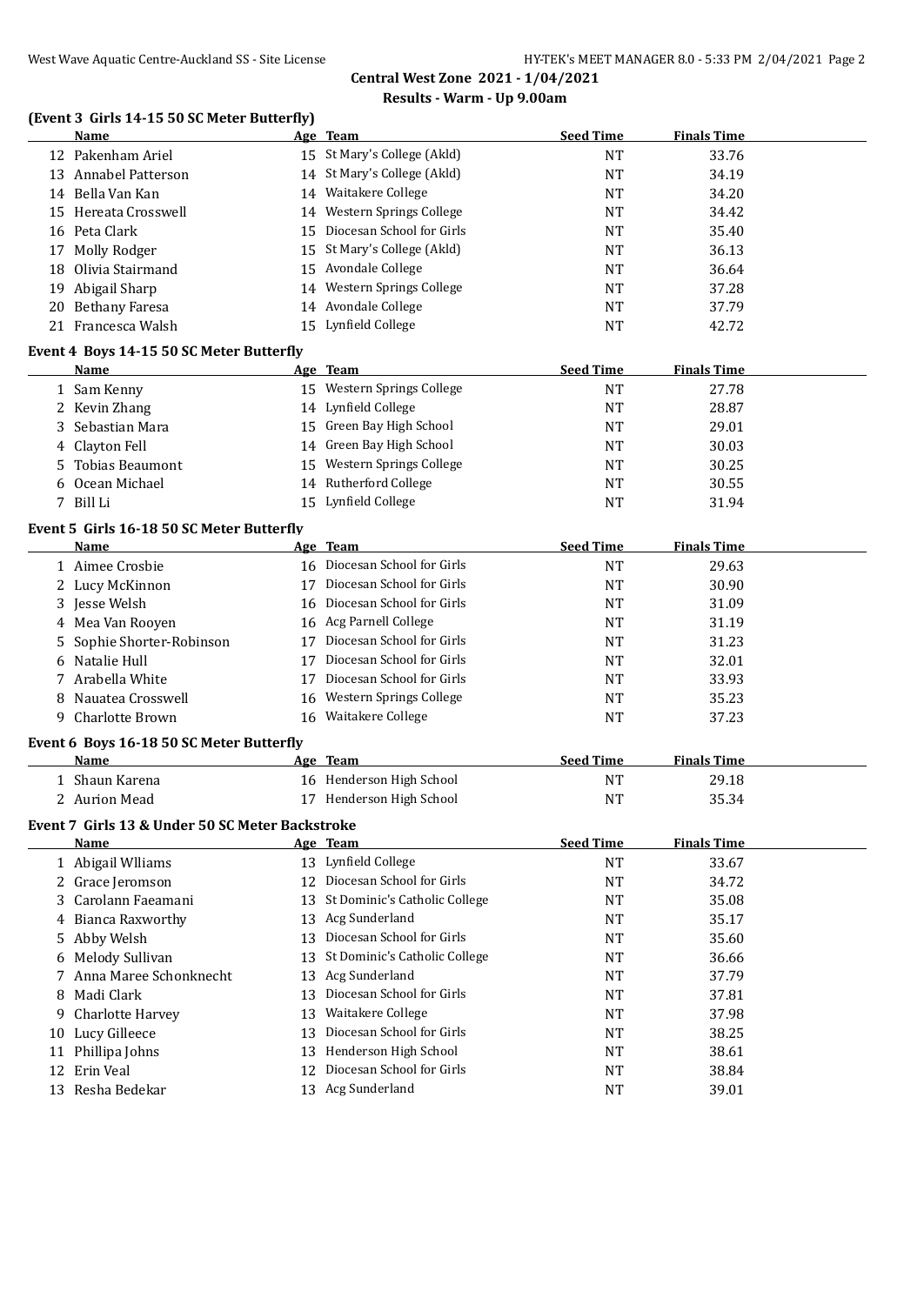#### **(Event 7 Girls 13 & Under 50 SC Meter Backstroke)**

|    | <u>Name</u>                                    |    | Age Team                                             | <b>Seed Time</b> | <b>Finals Time</b> |  |
|----|------------------------------------------------|----|------------------------------------------------------|------------------|--------------------|--|
|    | 14 Pakenham Amber                              |    | 13 St Mary's College (Akld)                          | <b>NT</b>        | 39.68              |  |
|    | 15 Charlize Glanville                          |    | 13 St Mary's College (Akld)                          | <b>NT</b>        | 41.83              |  |
|    | 16 Amelia Croft                                |    | 12 St Mary's College (Akld)                          | <b>NT</b>        | 42.29              |  |
|    | 17 Lucie Harrison                              |    | 13 Western Springs College                           | NT               | 42.55              |  |
|    | 18 Wilson-Sims Madison                         |    | 13 St Mary's College (Akld)                          | NT               | 42.82              |  |
|    | 19 Isabella Noakes                             |    | 12 Western Springs College                           | <b>NT</b>        | 42.95              |  |
|    | 20 Lola Rodger                                 |    | 13 St Mary's College (Akld)                          | NT               | 43.32              |  |
|    | 21 Belle Szczepanski                           |    | 13 St Mary's College (Akld)                          | <b>NT</b>        | 45.29              |  |
|    | 22 Mia Williams                                |    | 13 St Mary's College (Akld)                          | <b>NT</b>        | 47.51              |  |
|    | --- Nina Lyon                                  |    | 13 Rutherford College                                | NT               | DQ                 |  |
|    | Event 8 Boys 13 & Under 50 SC Meter Backstroke |    |                                                      |                  |                    |  |
|    | Name                                           |    | Age Team                                             | <b>Seed Time</b> | <b>Finals Time</b> |  |
|    | 1 Mason Wang                                   |    | 13 Acg Sunderland                                    | <b>NT</b>        | 30.03              |  |
|    | 2 Isaac Gear                                   |    | 13 Green Bay High School                             | <b>NT</b>        | 31.01              |  |
|    | 3 Jacob Story                                  |    | 13 Avondale College                                  | NT               | 31.30              |  |
|    | 4 Charlie Li                                   |    | 13 Acg Parnell College                               | <b>NT</b>        | 31.87              |  |
| 5. | <b>Bosco Ding</b>                              |    | 13 Acg Parnell College                               | <b>NT</b>        | 34.71              |  |
|    | 6 Liam France                                  |    | 13 Western Springs College                           | <b>NT</b>        | 34.90              |  |
|    | 7 Jasper Stevenson                             |    | 13 Western Springs College                           | NT               | 35.16              |  |
|    | 8 Tom Kenny                                    |    | 13 Western Springs College                           | NT               | 37.34              |  |
|    | 9 Nikko Kelly                                  |    | 12 Acg Sunderland                                    | NT               | 39.22              |  |
|    | 10 Dylan Chapman                               |    | 12 Rutherford College                                | NT               | 41.01              |  |
|    | 11 Flynn Jameson                               |    | 13 Acg Sunderland                                    | <b>NT</b>        | 43.24              |  |
|    |                                                |    |                                                      |                  |                    |  |
|    |                                                |    |                                                      |                  |                    |  |
|    | Event 9 Girls 14-15 50 SC Meter Backstroke     |    |                                                      |                  |                    |  |
|    | <u>Name</u>                                    |    | Age Team                                             | <b>Seed Time</b> | <b>Finals Time</b> |  |
|    | 1 Tess Whineray                                |    | 15 Western Springs College                           | <b>NT</b>        | 30.74              |  |
|    | 2 Anneliese Judd                               |    | 15 Green Bay High School                             | <b>NT</b>        | 31.36              |  |
|    | 3 Anna Lepua                                   |    | 15 St Mary's College (Akld)                          | NT               | 32.04              |  |
|    | 4 Eva Allan                                    |    | 15 Diocesan School for Girls                         | NT               | 32.72              |  |
|    | 5 Leila Ibrahim                                |    | 15 Diocesan School for Girls                         | NT               | 33.05              |  |
|    | 6 Arabella Duncan                              |    | 14 Diocesan School for Girls                         | NT               | 34.09              |  |
|    | 7 Manutaeao Fa'alogo-Lilo                      |    | 15 St Mary's College (Akld)                          | NT               | 34.14              |  |
|    | 8 Bella Van Kan                                |    | 14 Waitakere College                                 | <b>NT</b>        | 35.14              |  |
| 9. | Peta Clark                                     |    | 15 Diocesan School for Girls                         | <b>NT</b>        | 35.24              |  |
| 10 | Olivia Stairmand                               |    | 15 Avondale College                                  | <b>NT</b>        | 35.61              |  |
| 11 | Mia Elsmore                                    |    | 15 St Mary's College (Akld)                          | NT               | 35.80              |  |
|    | 12 Isabella Bolton                             | 14 | St Mary's College (Akld)                             | <b>NT</b>        | 36.54              |  |
|    | 13 Hereata Crosswell                           | 14 | Western Springs College                              | NT               | 36.67              |  |
|    | 14 Noor Lovatt                                 | 15 | Diocesan School for Girls                            | NT               | 36.97              |  |
|    | 15 Sylvia Leo                                  | 14 | St Mary's College (Akld)                             | NT               | 37.41              |  |
|    | 16 Michaela Fuatimau                           | 15 | St Mary's College (Akld)                             | NT               | 37.51              |  |
|    | 17 Pakenham Ariel                              | 15 | St Mary's College (Akld)                             | NT               | 37.76              |  |
|    | 18 Elisa Joint-Rotondo                         | 14 | St Mary's College (Akld)                             | NT               | 37.82              |  |
| 19 | Molly Rodger                                   | 15 | St Mary's College (Akld)                             | NT               | 37.94              |  |
| 20 | <b>Bethany Faresa</b>                          |    | 14 Avondale College                                  | NT               | 39.73              |  |
| 21 | <b>Billie Sherring</b><br>--- Izarah Mead      |    | 14 Henderson High School<br>14 Henderson High School | NT<br>$\rm{NT}$  | 45.67<br>DQ        |  |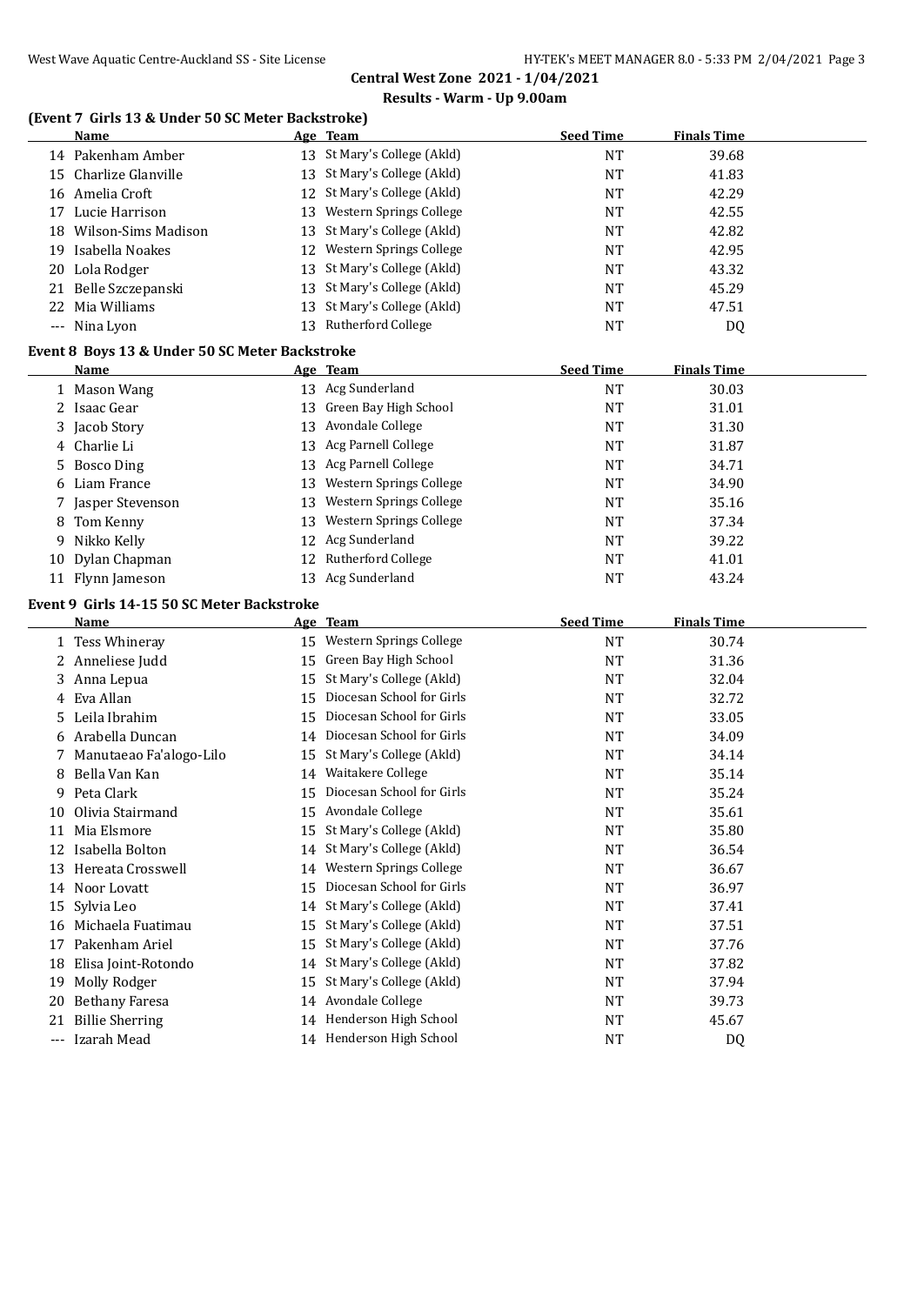#### **Event 10 Boys 14-15 50 SC Meter Backstroke**

|    | Name                                               |    | Age Team                         | <b>Seed Time</b> | <b>Finals Time</b> |  |
|----|----------------------------------------------------|----|----------------------------------|------------------|--------------------|--|
|    | 1 Jacob Laurence                                   |    | 15 Avondale College              | <b>NT</b>        | 28.85              |  |
|    | 2 Sam Kenny                                        |    | 15 Western Springs College       | <b>NT</b>        | 30.48              |  |
| 3  | Kevin Zhang                                        |    | 14 Lynfield College              | <b>NT</b>        | 30.79              |  |
| 4  | Clayton Fell                                       |    | 14 Green Bay High School         | <b>NT</b>        | 32.32              |  |
| 5  | <b>Tobias Beaumont</b>                             | 15 | Western Springs College          | <b>NT</b>        | 33.12              |  |
| 6  | <b>Koen Dettling</b>                               |    | 14 Western Springs College       | NT               | 34.03              |  |
| 7  | William Shaw                                       |    | 14 Green Bay High School         | <b>NT</b>        | 35.14              |  |
| 8  | Jack Sedcole`                                      | 15 | Acg Sunderland                   | NT               | 37.39              |  |
| 9  | <b>Connor Walker</b>                               | 15 | Waitakere College                | <b>NT</b>        | 38.48              |  |
|    | 10 Pita Vaisagote                                  |    | 14 Henderson High School         | <b>NT</b>        | 38.49              |  |
|    | 11 Kaiden Van Kan                                  |    | 14 Waitakere College             | <b>NT</b>        | 38.57              |  |
|    | 12 Cedric Siriwardana                              |    | 15 Acg Sunderland                | <b>NT</b>        | 42.45              |  |
|    |                                                    |    |                                  |                  |                    |  |
|    | Event 11 Girls 16-18 50 SC Meter Backstroke        |    |                                  |                  |                    |  |
|    | <b>Name</b>                                        |    | Age Team                         | <b>Seed Time</b> | <b>Finals Time</b> |  |
|    | 1 Jesse Welsh                                      |    | 16 Diocesan School for Girls     | <b>NT</b>        | 31.37              |  |
|    | 2 Aimee Crosbie                                    |    | 16 Diocesan School for Girls     | <b>NT</b>        | 33.06              |  |
| 3  | Sophie Shorter-Robinson                            |    | 17 Diocesan School for Girls     | <b>NT</b>        | 33.11              |  |
|    | 4 Mea Van Rooyen                                   |    | 16 Acg Parnell College           | <b>NT</b>        | 33.15              |  |
| 5  | Natalie Hull                                       |    | 17 Diocesan School for Girls     | <b>NT</b>        | 34.31              |  |
|    | Nauatea Crosswell                                  |    | 16 Western Springs College       | <b>NT</b>        | 38.34              |  |
|    | --- Marissa Ogilvie                                |    | 16 Rutherford College            | <b>NT</b>        | DQ                 |  |
|    | Event 12 Boys 16-18 50 SC Meter Backstroke         |    |                                  |                  |                    |  |
|    | Name                                               |    | Age Team                         | <b>Seed Time</b> | <b>Finals Time</b> |  |
|    | 1 Shaun Karena                                     |    | 16 Henderson High School         | <b>NT</b>        | 31.92              |  |
|    | --- Aurion Mead                                    |    | 17 Henderson High School         | <b>NT</b>        |                    |  |
|    |                                                    |    |                                  |                  | DQ                 |  |
|    | Event 13 Girls 13 & Under 50 SC Meter Breaststroke |    |                                  |                  |                    |  |
|    | Name                                               |    | Age Team                         | <b>Seed Time</b> | <b>Finals Time</b> |  |
|    | 1 Grace Jeromson                                   |    | 12 Diocesan School for Girls     | <b>NT</b>        | 39.64              |  |
|    | 2 Bianca Raxworthy                                 |    | 13 Acg Sunderland                | <b>NT</b>        | 39.87              |  |
|    | 3 Abigail Wlliams                                  |    | 13 Lynfield College              | <b>NT</b>        | 40.01              |  |
| 4  | Amelia Croft                                       |    | 12 St Mary's College (Akld)      | <b>NT</b>        | 40.26              |  |
| 5  | Carolann Faeamani                                  |    | 13 St Dominic's Catholic College | <b>NT</b>        | 40.51              |  |
| 6  | Madi Clark                                         |    | 13 Diocesan School for Girls     | NT               | 41.88              |  |
|    | <b>Molly Sherrard</b>                              |    | 13 Diocesan School for Girls     | <b>NT</b>        | 41.94              |  |
|    | 8 Resha Bedekar                                    |    | 13 Acg Sunderland                | <b>NT</b>        | 42.90              |  |
| 9  | Aaliyah Dye                                        | 13 | Diocesan School for Girls        | NT               | 43.41              |  |
| 10 | Penelope Vansolkema                                | 13 | Avondale College                 | <b>NT</b>        | 43.56              |  |
| 11 | Lucy Gilleece                                      | 13 | Diocesan School for Girls        | <b>NT</b>        | 43.76              |  |
| 12 | Charlotte Harvey                                   | 13 | Waitakere College                | NT               | 44.06              |  |
| 13 | Madeleine Sisarich                                 | 13 | St Mary's College (Akld)         | NT               | 44.34              |  |
|    | 14 Phillipa Johns                                  | 13 | Henderson High School            | NT               | 46.26              |  |
|    | 15 Pakenham Amber                                  | 13 | St Mary's College (Akld)         | NT               | 47.34              |  |
|    | 16 Anna Maree Schonknecht                          | 13 | Acg Sunderland                   | NT               | 47.62              |  |
|    | 17 Isabella Noakes                                 | 12 | Western Springs College          | NT               | 48.46              |  |
|    | 18 Mia Williams                                    | 13 | St Mary's College (Akld)         | NT               | 48.66              |  |
| 19 | Tilly Walsh                                        | 12 | Lynfield College                 | NT               | 48.67              |  |
| 20 | Charlize Glanville                                 |    | 13 St Mary's College (Akld)      | NT               | 49.21              |  |
|    | 21 Belle Szczepanski                               | 13 | St Mary's College (Akld)         | NT               | 49.60              |  |
|    | 22 Wilson-Sims Madison                             |    | 13 St Mary's College (Akld)      | NT               | 51.03              |  |
|    |                                                    |    |                                  |                  |                    |  |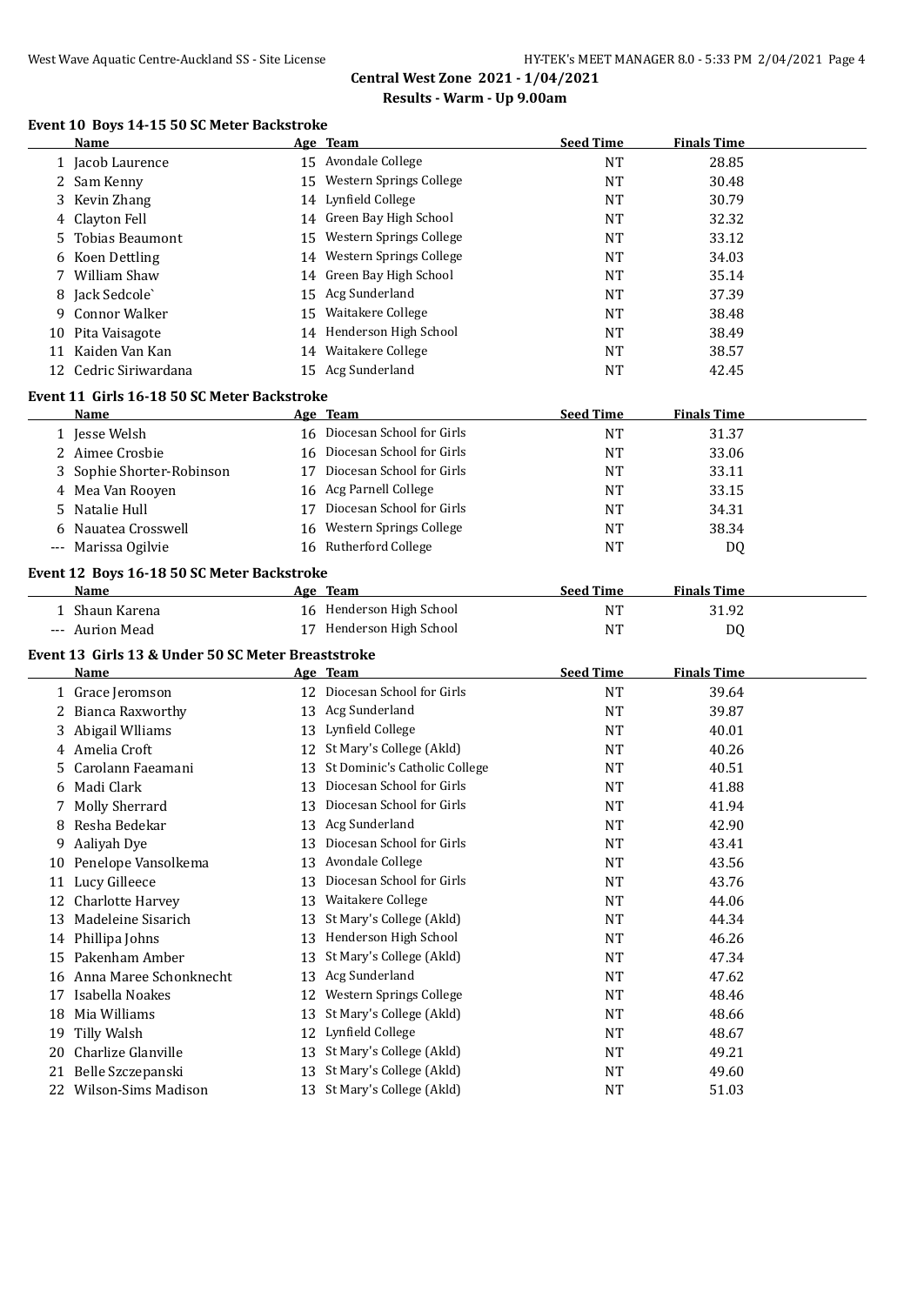#### **(Event 13 Girls 13 & Under 50 SC Meter Breaststroke)**

|    | <u>Name</u>                                       |    | Age Team                         | <b>Seed Time</b> | <b>Finals Time</b> |  |
|----|---------------------------------------------------|----|----------------------------------|------------------|--------------------|--|
|    | --- Lola Rodger                                   |    | 13 St Mary's College (Akld)      | <b>NT</b>        | DQ                 |  |
|    | --- Annika Hogguer Mearns                         |    | 12 Green Bay High School         | <b>NT</b>        | DQ                 |  |
|    | Event 14 Boys 13 & Under 50 SC Meter Breaststroke |    |                                  |                  |                    |  |
|    | Name                                              |    | Age Team                         | <b>Seed Time</b> | <b>Finals Time</b> |  |
|    | 1 Jacob Story                                     |    | 13 Avondale College              | <b>NT</b>        | 33.28              |  |
|    | 2 Mason Wang                                      |    | 13 Acg Sunderland                | <b>NT</b>        | 36.08              |  |
|    | 3 Charlie Li                                      |    | 13 Acg Parnell College           | <b>NT</b>        | 36.12              |  |
|    | 4 Sheng-Ning Li                                   |    | 13 Acg Parnell College           | <b>NT</b>        | 36.46              |  |
|    | 5 Bosco Ding                                      |    | 13 Acg Parnell College           | NT               | 36.73              |  |
|    | 6 Liam France                                     |    | 13 Western Springs College       | NT               | 37.29              |  |
|    | 7 Luca Joint-Rotondo                              |    | 13 Western Springs College       | <b>NT</b>        | 41.91              |  |
|    | 8 Jasper Stevenson                                |    | 13 Western Springs College       | <b>NT</b>        | 42.54              |  |
|    | 9 Tom Kenny                                       |    | 13 Western Springs College       | <b>NT</b>        | 43.09              |  |
|    | 10 Zack Jones                                     |    | 13 Lynfield College              | <b>NT</b>        | 45.58              |  |
|    | 11 Dylan Chapman                                  |    | 12 Rutherford College            | <b>NT</b>        | 46.16              |  |
|    | 12 Flynn Jameson                                  |    | 13 Acg Sunderland                | <b>NT</b>        | 46.95              |  |
|    | Event 15 Girls 14-15 50 SC Meter Breaststroke     |    |                                  |                  |                    |  |
|    | Name                                              |    | Age Team                         | <b>Seed Time</b> | <b>Finals Time</b> |  |
|    | 1 Michaela Fuatimau                               |    | 15 St Mary's College (Akld)      | NT               | 37.36              |  |
|    | 2 Noor Lovatt                                     |    | 15 Diocesan School for Girls     | <b>NT</b>        | 38.15              |  |
|    | 3 Eva Allan                                       |    | 15 Diocesan School for Girls     | <b>NT</b>        | 38.49              |  |
|    | 4 Manutaeao Fa'alogo-Lilo                         |    | 15 St Mary's College (Akld)      | <b>NT</b>        | 38.69              |  |
| 5. | Tess Whineray                                     |    | 15 Western Springs College       | <b>NT</b>        | 39.75              |  |
|    | 6 Kasey McDowall                                  |    | 15 Diocesan School for Girls     | <b>NT</b>        | 40.20              |  |
|    | 7 Isabella Bolton                                 |    | 14 St Mary's College (Akld)      | NT               | 40.39              |  |
|    | 8 Anna Lepua                                      |    | 15 St Mary's College (Akld)      | NT               | 40.42              |  |
|    | 9 Bethany Faresa                                  |    | 14 Avondale College              | NT               | 40.48              |  |
|    | 10 Pakenham Ariel                                 |    | 15 St Mary's College (Akld)      | <b>NT</b>        | 40.80              |  |
|    | 11 Mia Elsmore                                    |    | 15 St Mary's College (Akld)      | NT               | 41.27              |  |
|    | 12 Molly Rodger                                   |    | 15 St Mary's College (Akld)      | NT               | 41.54              |  |
|    | 13 Sylvia Leo                                     |    | 14 St Mary's College (Akld)      | <b>NT</b>        | 41.97              |  |
|    | 14 Arabella Duncan                                |    | 14 Diocesan School for Girls     | <b>NT</b>        | 41.99              |  |
|    | 15 Peta Clark                                     | 15 | Diocesan School for Girls        | <b>NT</b>        | 42.55              |  |
|    | 16 Hereata Crosswell                              |    | 14 Western Springs College       | NT               | 42.67              |  |
|    | 17 Olivia Stairmand                               |    | 15 Avondale College              | NT               | 42.98              |  |
|    | 18 Amanda Saw                                     |    | 14 St Dominic's Catholic College | <b>NT</b>        | 43.92              |  |
|    | 19 Bella Van Kan                                  |    | 14 Waitakere College             | NT               | 46.03              |  |
|    | 20 Stella Hammond                                 |    | 15 St Dominic's Catholic College | NT               | 46.17              |  |
|    | --- Billie Sherring                               |    | 14 Henderson High School         | <b>NT</b>        | DQ                 |  |
|    | Event 16 Boys 14-15 50 SC Meter Breaststroke      |    |                                  |                  |                    |  |

| Name              |  | <b>Seed Time</b>                                                                                                                                                                                     | <b>Finals Time</b> |
|-------------------|--|------------------------------------------------------------------------------------------------------------------------------------------------------------------------------------------------------|--------------------|
| 1 Kevin Zhang     |  | NΤ                                                                                                                                                                                                   | 33.47              |
| 2 Sam Kenny       |  | NT                                                                                                                                                                                                   | 33.89              |
| 3 Jacob Laurence  |  | NT                                                                                                                                                                                                   | 34.82              |
| 4 Bill Li         |  | NT                                                                                                                                                                                                   | 35.53              |
| 5 Sebastian Mara  |  | NT                                                                                                                                                                                                   | 35.98              |
| 6 Tobias Beaumont |  | NT                                                                                                                                                                                                   | 39.89              |
| 7 Kaiden Van Kan  |  | NT                                                                                                                                                                                                   | 48.50              |
|                   |  | Age Team<br>14 Lynfield College<br>15 Western Springs College<br>15 Avondale College<br>15 Lynfield College<br>15 Green Bay High School<br>Western Springs College<br>15.<br>Waitakere College<br>14 |                    |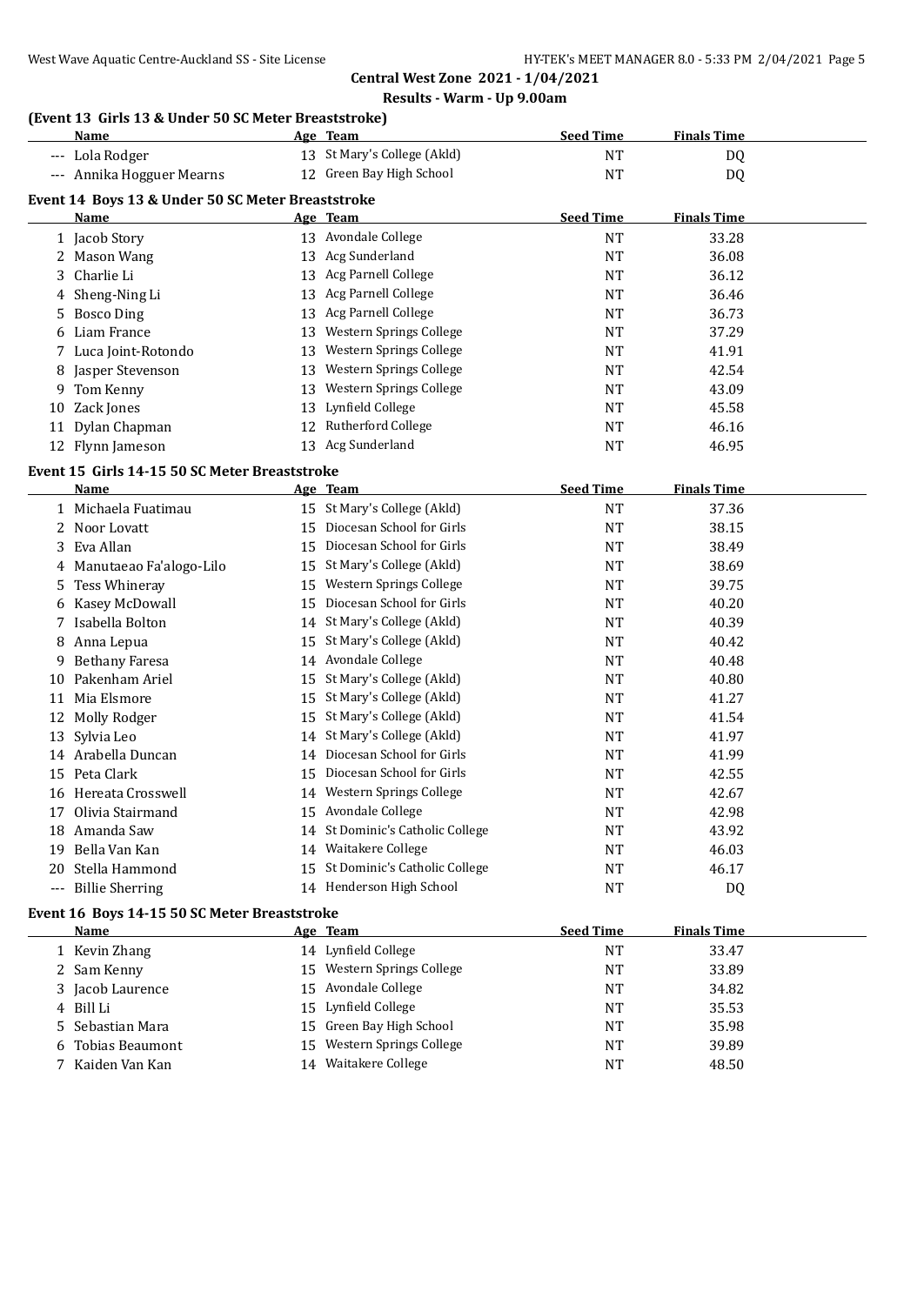|     | Event 17 Girls 16-18 50 SC Meter Breaststroke   |     |                                  |                  |                    |  |
|-----|-------------------------------------------------|-----|----------------------------------|------------------|--------------------|--|
|     | Name                                            |     | Age Team                         | <b>Seed Time</b> | <b>Finals Time</b> |  |
|     | 1 Lucy McKinnon                                 |     | 17 Diocesan School for Girls     | NT               | 34.37              |  |
|     | 2 Natalie Hull                                  |     | 17 Diocesan School for Girls     | <b>NT</b>        | 36.40              |  |
| 3   | Aimee Crosbie                                   | 16  | Diocesan School for Girls        | NT               | 37.26              |  |
|     | 4 Jesse Welsh                                   | 16  | Diocesan School for Girls        | NT               | 38.47              |  |
| 5   | Mea Van Rooyen                                  |     | 16 Acg Parnell College           | NT               | 40.24              |  |
| 6   | Charlotte Brown                                 | 16  | Waitakere College                | NT               | 43.33              |  |
| --- | Marissa Ogilvie                                 |     | 16 Rutherford College            | NT               | DQ                 |  |
|     | Event 18 Boys 16-18 50 SC Meter Breaststroke    |     |                                  |                  |                    |  |
|     | Name                                            |     | Age Team                         | <b>Seed Time</b> | <b>Finals Time</b> |  |
|     | 1 Shaun Karena                                  |     | 16 Henderson High School         | <b>NT</b>        | 35.11              |  |
|     | Event 19 Girls 13 & Under 50 SC Meter Freestyle |     |                                  |                  |                    |  |
|     | Name                                            |     | Age Team                         | <b>Seed Time</b> | <b>Finals Time</b> |  |
|     | 1 Abigail Wlliams                               |     | 13 Lynfield College              | NT               | 29.29              |  |
| 2   | Havana Uligia                                   |     | 12 Avondale College              | <b>NT</b>        | 29.69              |  |
| 3   | Carolann Faeamani                               |     | 13 St Dominic's Catholic College | <b>NT</b>        | 30.15              |  |
| 4   | Madi Clark                                      | 13  | Diocesan School for Girls        | <b>NT</b>        | 30.40              |  |
| 5   | Bianca Raxworthy                                | 13  | Acg Sunderland                   | <b>NT</b>        | 30.91              |  |
| *6  | Holly Bricklebank                               | 13  | Diocesan School for Girls        | <b>NT</b>        | 32.03              |  |
| *6  | Amelia Croft                                    | 12  | St Mary's College (Akld)         | NT               | 32.03              |  |
| 8   | Abby Welsh                                      | 13  | Diocesan School for Girls        | NT               | 32.69              |  |
| 9   | Anna Maree Schonknecht                          |     | 13 Acg Sunderland                | NT               | 32.81              |  |
| 10  | Resha Bedekar                                   |     | 13 Acg Sunderland                | NT               | 32.82              |  |
|     | 11 Charlotte Harvey                             |     | 13 Waitakere College             | NT               | 32.94              |  |
|     | 12 Lucy Gilleece                                | 13  | Diocesan School for Girls        | NT               | 33.55              |  |
|     | 13 Penelope Vansolkema                          |     | 13 Avondale College              | NT               | 33.64              |  |
|     | 14 Phillipa Johns                               |     | 13 Henderson High School         | NT               | 33.70              |  |
| 15  | Isabella Noakes                                 |     | 12 Western Springs College       | NT               | 34.09              |  |
| 16  | Erin Veal                                       |     | 12 Diocesan School for Girls     | NT               | 34.28              |  |
| 17  | Charlize Glanville                              |     | 13 St Mary's College (Akld)      | NT               | 34.78              |  |
| 18  | Wilson-Sims Madison                             |     | 13 St Mary's College (Akld)      | NT               | 35.05              |  |
| 19  | Pakenham Amber                                  |     | 13 St Mary's College (Akld)      | NT               | 35.51              |  |
| 20  | Lola Rodger                                     |     | 13 St Mary's College (Akld)      | NT               | 35.54              |  |
| 21  | Mira Davy                                       |     | 13 Lynfield College              | NT               | 37.00              |  |
|     | 22 Tilly Walsh                                  |     | 12 Lynfield College              | NT               | 37.31              |  |
|     | 23 Naomi Amarasingham-Young                     | 13. | Western Springs College          |                  | 37.34              |  |
|     | Belle Szczepanski                               | 13  | St Mary's College (Akld)         | NT               | 37.36              |  |
| 24  |                                                 | 13  | Rutherford College               | NT               |                    |  |
| 25  | Nina Lyon<br>26 Lucie Harrison                  |     | Western Springs College          | NT               | 38.07              |  |
|     |                                                 | 13  | St Mary's College (Akld)         | NT               | 39.06              |  |
| 27  | Madeleine Sisarich                              | 13  |                                  | NT               | 39.07              |  |
| 28  | Mia Williams                                    | 13  | St Mary's College (Akld)         | NT               | 39.88              |  |
|     | 29 Annika Hogguer Mearns                        |     | 12 Green Bay High School         | NT               | 40.34              |  |
|     | Event 20 Boys 13 & Under 50 SC Meter Freestyle  |     |                                  |                  |                    |  |
|     | <b>Name</b>                                     |     | $A_{\alpha\alpha}$ Taam          | Sood Timo        | Finale Time        |  |

| Name               | Age Team                   | <b>Seed Time</b> | <b>Finals Time</b> |
|--------------------|----------------------------|------------------|--------------------|
| Mason Wang         | 13 Acg Sunderland          | <b>NT</b>        | 26.14              |
| 2 Isaac Gear       | 13 Green Bay High School   | <b>NT</b>        | 26.30              |
| 3 Charlie Li       | 13 Acg Parnell College     | NT               | 27.20              |
| 4 Jacob Story      | 13 Avondale College        | <b>NT</b>        | 28.00              |
| 5 Jasper Stevenson | 13 Western Springs College | NT               | 28.51              |
| 6 Zack Jones       | 13 Lynfield College        | <b>NT</b>        | 28.75              |
|                    |                            |                  |                    |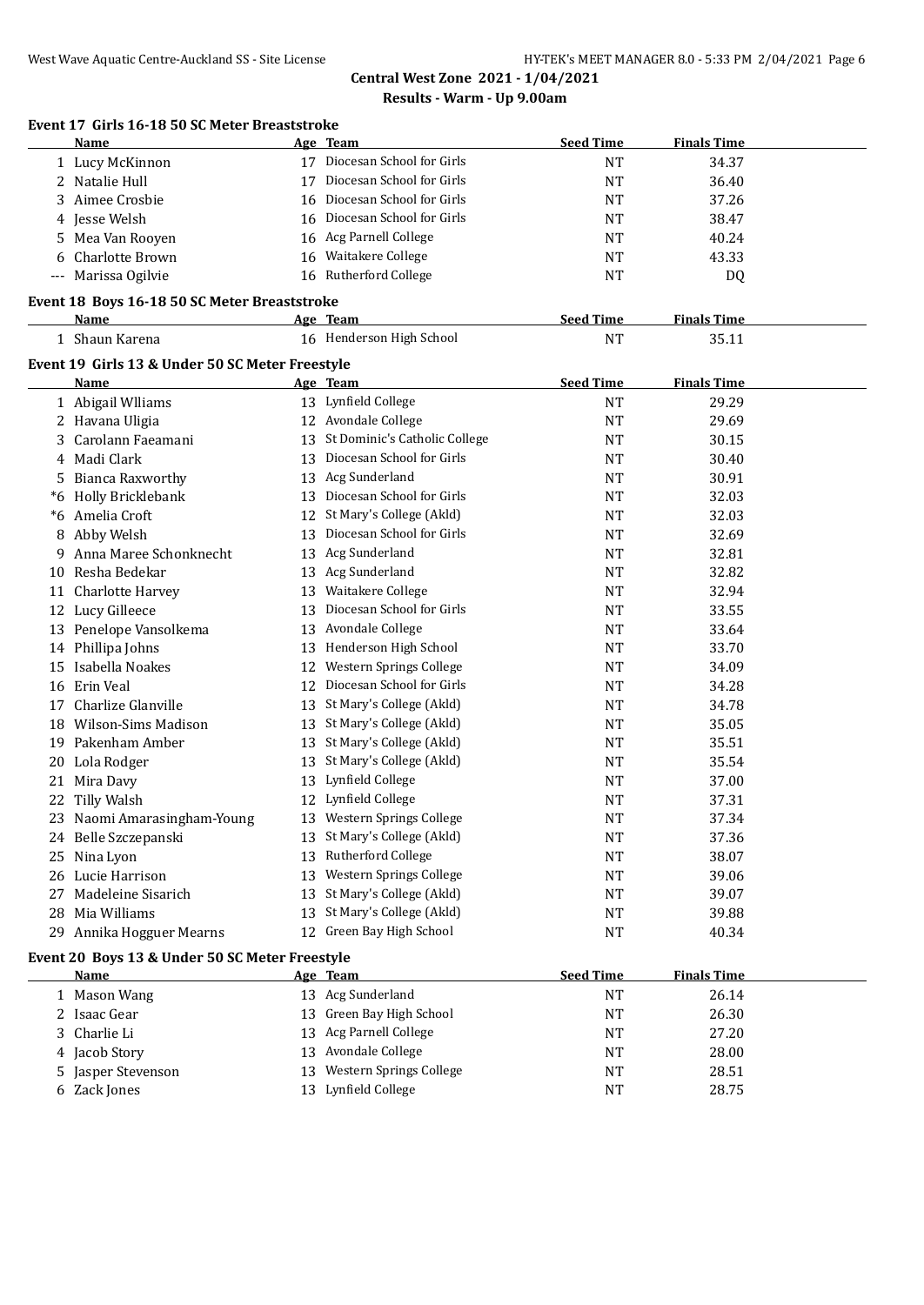#### **(Event 20 Boys 13 & Under 50 SC Meter Freestyle)**

|    | <b>Name</b>                                |    | Age Team                     | <b>Seed Time</b> | <b>Finals Time</b> |  |
|----|--------------------------------------------|----|------------------------------|------------------|--------------------|--|
|    | 7 Oliver Lei                               |    | 12 Acg Parnell College       | NT               | 29.19              |  |
|    | 8 Sheng-Ning Li                            |    | 13 Acg Parnell College       | <b>NT</b>        | 29.25              |  |
|    | 9 Bosco Ding                               |    | 13 Acg Parnell College       | NT               | 29.38              |  |
| 10 | Liam France                                | 13 | Western Springs College      | <b>NT</b>        | 30.43              |  |
|    | 11 Dylan Chapman                           | 12 | Rutherford College           | NT               | 31.48              |  |
|    | 12 Tom Kenny                               | 13 | Western Springs College      | <b>NT</b>        | 32.43              |  |
|    | 13 Nikko Kelly                             | 12 | Acg Sunderland               | NT               | 33.97              |  |
|    | 14 Flynn Jameson                           |    | 13 Acg Sunderland            | NT               | 34.81              |  |
|    | Event 21 Girls 14-15 50 SC Meter Freestyle |    |                              |                  |                    |  |
|    | Name                                       |    | Age Team                     | <b>Seed Time</b> | <b>Finals Time</b> |  |
|    | 1 Olivia Tukia                             |    | 14 Green Bay High School     | NT               | 27.67              |  |
|    | 2 Tess Whineray                            | 15 | Western Springs College      | NT               | 28.06              |  |
|    | 3 Eva Allan                                |    | 15 Diocesan School for Girls | <b>NT</b>        | 28.23              |  |
|    | A Manutaean Fa'alogo-Lilo                  |    | 15 St Mary's College (Akld)  | NT               | 28.76              |  |

|    | Eva Allan               |    | DIULESAII JUIUUI IUI UII IS   | IN 1      | 20.ZJ |
|----|-------------------------|----|-------------------------------|-----------|-------|
| 4  | Manutaeao Fa'alogo-Lilo | 15 | St Mary's College (Akld)      | NT        | 28.76 |
| 5. | Leila Ibrahim           | 15 | Diocesan School for Girls     | <b>NT</b> | 29.07 |
| 6  | Anneliese Judd          | 15 | Green Bay High School         | NT        | 29.35 |
|    | Anna Lepua              | 15 | St Mary's College (Akld)      | NT        | 29.50 |
|    | Isabella Bolton         | 14 | St Mary's College (Akld)      | <b>NT</b> | 30.08 |
| 9  | Kasey McDowall          | 15 | Diocesan School for Girls     | <b>NT</b> | 30.24 |
| 10 | Daphne Jones            | 14 | Avondale College              | NT        | 30.27 |
| 11 | Vita Yarrell-Stevenson  | 14 | Diocesan School for Girls     | <b>NT</b> | 30.34 |
| 12 | Michaela Fuatimau       | 15 | St Mary's College (Akld)      | <b>NT</b> | 30.49 |
| 13 | Arabella Duncan         | 14 | Diocesan School for Girls     | <b>NT</b> | 31.01 |
| 14 | Hereata Crosswell       | 14 | Western Springs College       | NT        | 31.13 |
| 15 | Pakenham Ariel          | 15 | St Mary's College (Akld)      | <b>NT</b> | 31.19 |
| 16 | <b>Ingrid Longstaff</b> | 15 | Avondale College              | <b>NT</b> | 31.26 |
| 17 | Elisa Joint-Rotondo     | 14 | St Mary's College (Akld)      | NT        | 31.30 |
| 18 | Olivia Stairmand        | 15 | Avondale College              | <b>NT</b> | 31.91 |
| 19 | Sylvia Leo              | 14 | St Mary's College (Akld)      | NT        | 32.08 |
| 20 | Bella Van Kan           | 14 | Waitakere College             | <b>NT</b> | 32.25 |
| 21 | Peta Clark              | 15 | Diocesan School for Girls     | NT        | 32.26 |
| 22 | Sienna Mulcahy          | 14 | St Dominic's Catholic College | <b>NT</b> | 32.30 |
| 23 | <b>Bethany Faresa</b>   | 14 | Avondale College              | NT        | 32.48 |
| 24 | Molly Rodger            | 15 | St Mary's College (Akld)      | <b>NT</b> | 32.49 |
| 25 | Noor Lovatt             | 15 | Diocesan School for Girls     | <b>NT</b> | 32.52 |
| 26 | Izarah Mead             | 14 | Henderson High School         | <b>NT</b> | 35.51 |
| 27 | Aanya Divekar           | 14 | Lynfield College              | <b>NT</b> | 38.60 |
| 28 | Francesca Walsh         | 15 | Lynfield College              | <b>NT</b> | 39.95 |
| 29 | <b>Billie Sherring</b>  |    | 14 Henderson High School      | <b>NT</b> | 44.16 |

### **Event 22 Boys 14-15 50 SC Meter Freestyle**

| <b>Name</b>       |     | Age Team                   | <b>Seed Time</b> | <b>Finals Time</b> |
|-------------------|-----|----------------------------|------------------|--------------------|
| 1 Kevin Zhang     |     | 14 Lynfield College        | NT               | 25.60              |
| 2 Jacob Laurence  | 15. | Avondale College           | NT               | 26.50              |
| 3 Sam Kenny       |     | 15 Western Springs College | NT               | 27.04              |
| 4 Sebastian Mara  |     | 15 Green Bay High School   | NT               | 27.44              |
| 5 Clayton Fell    |     | 14 Green Bay High School   | NT               | 28.00              |
| 6 Tobias Beaumont | 15. | Western Springs College    | NT               | 28.20              |
| 7 Ocean Michael   |     | 14 Rutherford College      | NT               | 28.66              |
| 8 Ben Watkinson   | 15. | Western Springs College    | NT               | 28.80              |
| 9 Nathan Phillips |     | 15 Green Bay High School   | NT               | 29.53              |
|                   |     |                            |                  |                    |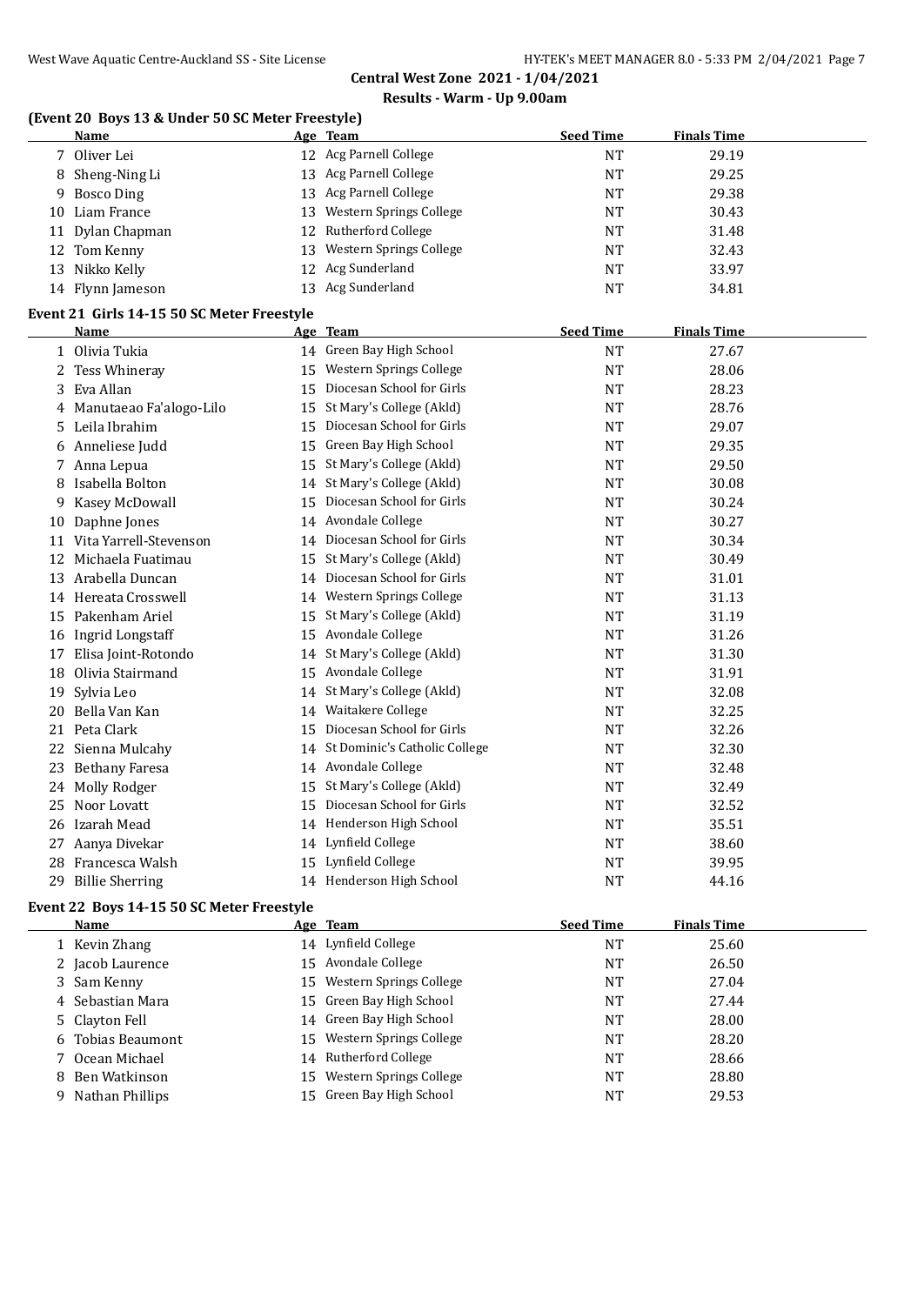### **(Event 22 Boys 14-15 50 SC Meter Freestyle)**

|    | <b>Name</b>                                         |    | Age Team                     | <b>Seed Time</b>                | <b>Finals Time</b>        |
|----|-----------------------------------------------------|----|------------------------------|---------------------------------|---------------------------|
|    | 10 Elliot Williams                                  |    | 15 Western Springs College   | <b>NT</b>                       | 29.54                     |
|    | 11 William Shaw                                     |    | 14 Green Bay High School     | <b>NT</b>                       | 29.64                     |
|    | 12 Bill Li                                          | 15 | Lynfield College             | NT                              | 30.37                     |
|    | 13 Pita Vaisagote                                   |    | 14 Henderson High School     | NT                              | 32.22                     |
|    | 14 Cedric Siriwardana                               | 15 | Acg Sunderland               | <b>NT</b>                       | 32.61                     |
|    | 15 Jack Sedcole'                                    | 15 | Acg Sunderland               | <b>NT</b>                       | 32.62                     |
|    | 16 Connor Walker                                    | 15 | Waitakere College            | <b>NT</b>                       | 34.30                     |
|    | 17 Kaiden Van Kan                                   | 14 | Waitakere College            | <b>NT</b>                       | 35.81                     |
|    | Event 23 Girls 16-18 50 SC Meter Freestyle          |    |                              |                                 |                           |
|    | Name                                                |    | Age Team                     | <b>Seed Time</b>                | <b>Finals Time</b>        |
|    | 1 Aimee Crosbie                                     |    | 16 Diocesan School for Girls | <b>NT</b>                       | 27.28                     |
|    | 2 Jesse Welsh                                       |    | 16 Diocesan School for Girls | <b>NT</b>                       | 28.01                     |
|    | 3 Natalie Hull                                      | 17 | Diocesan School for Girls    | <b>NT</b>                       | 29.90                     |
| 4  | Arabella White                                      | 17 | Diocesan School for Girls    | <b>NT</b>                       | 30.06                     |
| 5. | Charlotte Brown                                     | 16 | Waitakere College            | <b>NT</b>                       | 32.22                     |
|    | 6 Nauatea Crosswell                                 | 16 | Western Springs College      | <b>NT</b>                       | 32.95                     |
|    | 7 Marissa Ogilvie                                   | 16 | <b>Rutherford College</b>    | <b>NT</b>                       | 36.11                     |
|    | 8 Hannah Taylor                                     | 16 | <b>Rutherford College</b>    | <b>NT</b>                       | 38.21                     |
|    | Event 24 Boys 16-18 50 SC Meter Freestyle           |    |                              |                                 |                           |
|    | Name                                                |    | Age Team                     | <b>Seed Time</b>                | <b>Finals Time</b>        |
|    | 1 Shaun Karena                                      |    | 16 Henderson High School     | <b>NT</b>                       | 26.78                     |
|    | 2 Dominik Bonkovich                                 |    | 16 Rutherford College        | <b>NT</b>                       | 28.12                     |
|    | 3 Michael Jury                                      | 17 | Lynfield College             | NT                              | 30.91                     |
|    | 4 Aurion Mead                                       |    | 17 Henderson High School     | <b>NT</b>                       | 31.94                     |
|    | Event 25 Girls Open 200 SC Meter Relay Fly          |    |                              |                                 |                           |
|    | <b>Team</b>                                         |    | Relay                        | <b>Seed Time</b>                | <b>Finals Time</b>        |
|    | 1 Diocesan School for Girls                         |    | $\overline{A}$               | <b>NT</b>                       | 2:04.62                   |
|    | 1) Lucy McKinnon 17                                 |    | 2) Jesse Welsh 16            | 3) Sophie Shorter - Robinson 17 | 4) Aimee Crosbie 16       |
|    | 2 St Mary's College (Akld)                          |    | A                            | <b>NT</b>                       | 2:09.31                   |
|    | 1) Manutaeao Fa'alogo-Lilo 15                       |    | 2) Elisa Joint-Rotondo 14    | 3) Mia Elsmore 15               | 4) Anna Lepua 15          |
|    | 3 St Mary's College (Akld)                          |    | B                            | <b>NT</b>                       | 2:25.17                   |
|    | 1) Sylvia Leo 14                                    |    | 2) Isabella Bolton 14        | 3) Molly Rodger 15              | 4) Pakenham Ariel 15      |
|    | Event 27 Girls Open 200 SC Meter Relay Back         |    |                              |                                 |                           |
|    | Team                                                |    | <u>Relay</u>                 | <b>Seed Time</b>                | <b>Finals Time</b>        |
|    | 1 Diocesan School for Girls                         |    | A                            | NT                              | 2:14.64                   |
|    | 1) Leila Ibrahim 15                                 |    | 2) Aimee Crosbie 16          | 3) Sophie Shorter - Robinson 17 | 4) Jesse Welsh 16         |
|    | 2 St Mary's College (Akld)                          |    | A                            | NT                              | 2:20.99                   |
|    | 1) Mia Elsmore 15                                   |    | 2) Pakenham Ariel 15         | 3) Manutaeao Fa'alogo-Lilo 15   | 4) Anna Lepua 15          |
|    | 3 St Mary's College (Akld)                          |    | B                            | <b>NT</b>                       | 2:36.54                   |
|    | 1) Sylvia Leo 14                                    |    | 2) Molly Rodger 15           | 3) Michaela Fuatimau 15         | 4) Elisa Joint-Rotondo 14 |
|    | Event 28 Boys Open 200 SC Meter Relay Back          |    |                              |                                 |                           |
|    | Team                                                |    | Relay                        | <b>Seed Time</b>                | <b>Finals Time</b>        |
|    | --- Green Bay High School                           |    | A                            | <b>NT</b>                       | DQ                        |
|    | 1) Sebastian Mara 15                                |    | 2) William Shaw 14           | 3) Isaac Gear 13                | 4) Clayton Fell 14        |
|    | Event 29 Girls 13 & Under 200 SC Meter Relay Breast |    |                              |                                 |                           |
|    | <b>Team</b>                                         |    | <b>Relay</b>                 | <b>Seed Time</b>                | <b>Finals Time</b>        |
|    | 1 Diocesan School for Girls                         |    | A                            | <b>NT</b>                       | 2:50.73                   |
|    | 1) Lucy Gilleece 13                                 |    | 2) Molly Sherrard 13         | 3) Aaliyah Dye 13               | 4) Grace Jeromson 12      |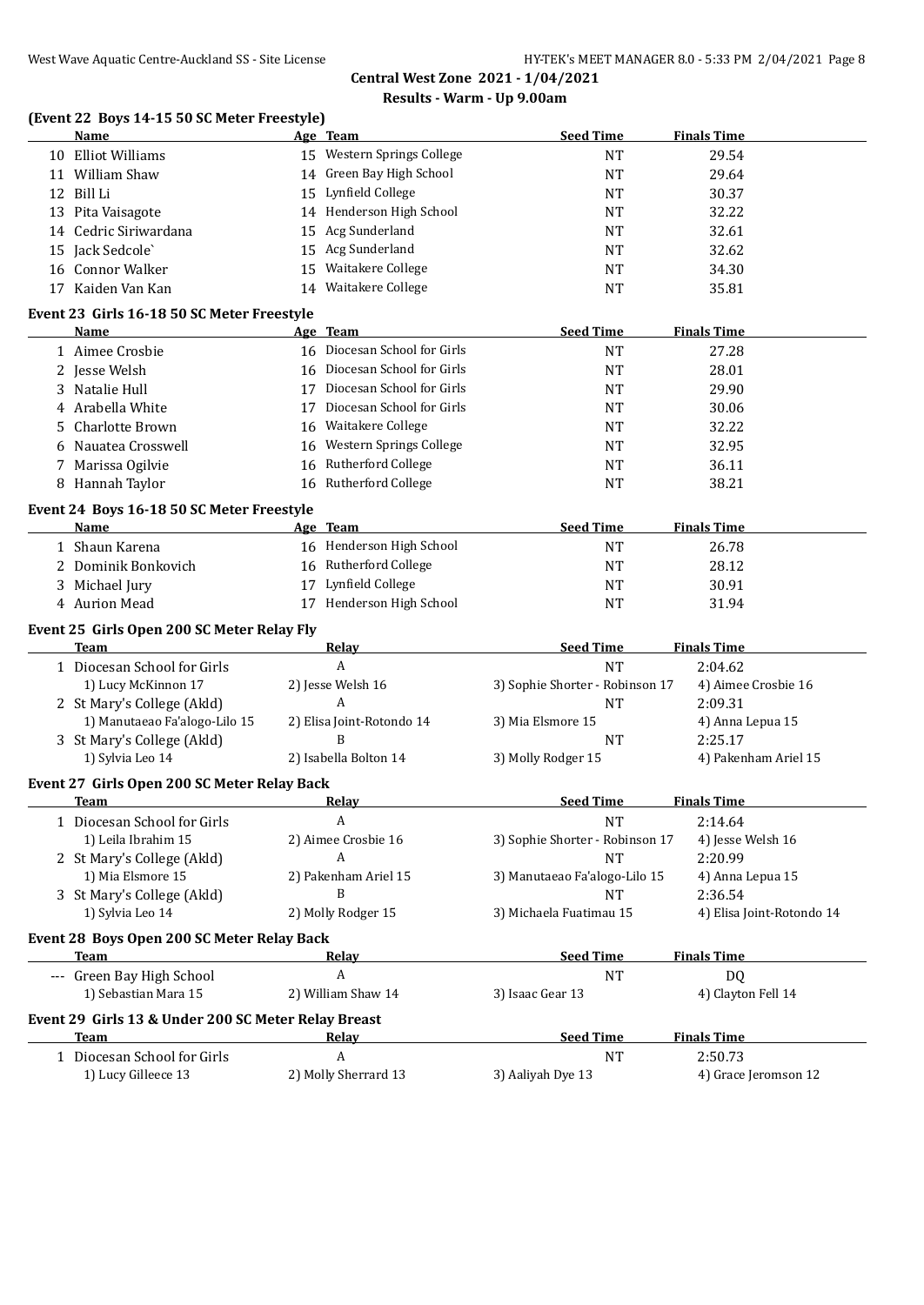| (Event 29 Girls 13 & Under 200 SC Meter Relay Breast)<br><b>Team</b> | Relav                     | <b>Seed Time</b>             | <b>Finals Time</b>                                     |
|----------------------------------------------------------------------|---------------------------|------------------------------|--------------------------------------------------------|
| 2 St Mary's College (Akld)                                           | $\mathbf{A}$              | <b>NT</b>                    | 3:03.03                                                |
| 1) Pakenham Amber 13                                                 | 2) Lola Rodger 13         | 3) Madeleine Sisarich 13     | 4) Amelia Croft 12                                     |
| 3 St Mary's College (Akld)                                           | B                         | <b>NT</b>                    | 3:15.40                                                |
| 1) Mia Williams 13                                                   | 2) Charlize Glanville 13  | 3) Belle Szczepanski 13      | 4) Wilson-Sims Madison 13                              |
| Event 30 Boys 13 & Under 200 SC Meter Relay Breast                   |                           |                              |                                                        |
| Team                                                                 | Relay                     | <b>Seed Time</b>             | <b>Finals Time</b>                                     |
| 1 Acg Parnell College                                                | A                         | <b>NT</b>                    | 2:30.09                                                |
| 1) Charlie Li 13                                                     | 2) Bosco Ding 13          | 3) Oliver Lei 12             | 4) Sheng-Ning Li 13                                    |
| Event 31 Girls 14-15 200 SC Meter Relay Breast                       |                           |                              |                                                        |
| Team                                                                 | Relay                     | <b>Seed Time</b>             | <b>Finals Time</b>                                     |
| 1 St Mary's College (Akld)                                           | $\boldsymbol{A}$          | <b>NT</b>                    | 2:38.55                                                |
| 1) Anna Lepua 15                                                     | 2) Pakenham Ariel 15      | 3) Michaela Fuatimau 15      | 4) Manutaeao Fa'alogo-Lilo 15                          |
| 2 Avondale College                                                   | A                         | <b>NT</b>                    | 2:47.85                                                |
| 1) Daphne Jones 14                                                   | 2) Penelope Vansolkema 13 | 3) Havana Uligia 12          | 4) Bethany Faresa 14                                   |
| 3 Diocesan School for Girls                                          | A                         | <b>NT</b>                    | 2:54.02                                                |
| 1) Arabella Duncan 14                                                | 2) Abby Welsh 13          | 3) Vita Yarrell-Stevenson 14 | 4) Erin Veal 12                                        |
| Event 33 Girls 16-18 200 SC Meter Relay Breast                       |                           |                              |                                                        |
| Team                                                                 | Relay                     | <b>Seed Time</b>             | <b>Finals Time</b>                                     |
| 1 Diocesan School for Girls                                          | A                         | <b>NT</b>                    | 2:38.20                                                |
| 1) Noor Lovatt 15                                                    | 2) Peta Clark 15          | 3) Arabella White 17         | 4) Natalie Hull 17                                     |
| Event 35 Girls 13 & Under 200 SC Meter Freestyle Relay               |                           |                              |                                                        |
| Team                                                                 | <b>Relay</b>              | <b>Seed Time</b>             | <b>Finals Time</b>                                     |
| 1 Diocesan School for Girls                                          | A                         | <b>NT</b>                    | 2:13.00                                                |
| 1) Holly Bricklebank 13                                              | 2) Erin Veal 12           | 3) Lucy Gilleece 13          | 4) Madi Clark 13                                       |
| Event 36 Boys 13 & Under 200 SC Meter Freestyle Relay                |                           |                              |                                                        |
| Team                                                                 | Relay                     | <b>Seed Time</b>             | <b>Finals Time</b>                                     |
| 1 Acg Parnell College                                                | $\boldsymbol{A}$          | <b>NT</b>                    | 1:55.50                                                |
| 1) Charlie Li 13                                                     | 2) Bosco Ding 13          | 3) Oliver Lei 12             | 4) Sheng-Ning Li 13                                    |
| 2 Western Springs College                                            | A                         | <b>NT</b>                    | 1:55.84                                                |
| 1) Liam France 13                                                    | 2) Luca Joint-Rotondo 13  | 3) Tom Kenny 13              | 4) Jasper Stevenson 13                                 |
| Event 37 Girls 14-15 200 SC Meter Freestyle Relay                    |                           |                              |                                                        |
| Team                                                                 | Relay                     | <b>Seed Time</b>             | <b>Finals Time</b>                                     |
| 1 Diocesan School for Girls                                          | A                         | <b>NT</b>                    | 1:58.37                                                |
| 1) Leila Ibrahim 15                                                  | 2) Kasey McDowall 15      | 3) Arabella Duncan 14        | 4) Eva Allan 15                                        |
| 2 St Mary's College (Akld)                                           | A                         | NT                           | 2:03.00                                                |
| 1) Mia Elsmore 15                                                    | 2) Elisa Joint-Rotondo 14 | 3) Pakenham Ariel 15         | 4) Manutaeao Fa'alogo-Lilo 15                          |
| 3 Avondale College                                                   | A                         | <b>NT</b>                    | 2:06.81                                                |
| 1) Penelope Vansolkema 13                                            | 2) Havana Uligia 12       | 3) Ingrid Longstaff 15       | 4) Olivia Stairmand 15                                 |
| 4 St Dominic's Catholic College                                      | A                         | <b>NT</b>                    | 2:11.77                                                |
| 1) Stella Hammond 15                                                 | 2) Sienna Mulcahy 14      | 3) Amanda Saw 14             | 4) Bethany Friend 15                                   |
| 5 Western Springs College                                            | A                         | <b>NT</b>                    | 2:12.55                                                |
| 1) Tess Whineray 15                                                  | 2) Abigail Sharp 14       |                              | 3) Naomi Amarasingham-Young 13 4) Hereata Crosswell 14 |
| Event 38 Boys 14-15 200 SC Meter Freestyle Relay                     |                           |                              |                                                        |
| Team                                                                 | <b>Relay</b>              | <b>Seed Time</b>             | <b>Finals Time</b>                                     |
| 1 Western Springs College                                            | A                         | <b>NT</b>                    | 1:50.72                                                |
| 1) Tobias Beaumont 15                                                | 2) Koen Dettling 14       | 3) Ben Watkinson 15          | 4) Sam Kenny 15                                        |
|                                                                      |                           |                              |                                                        |
| 2 Green Bay High School                                              | A                         | <b>NT</b>                    | 1:53.47                                                |